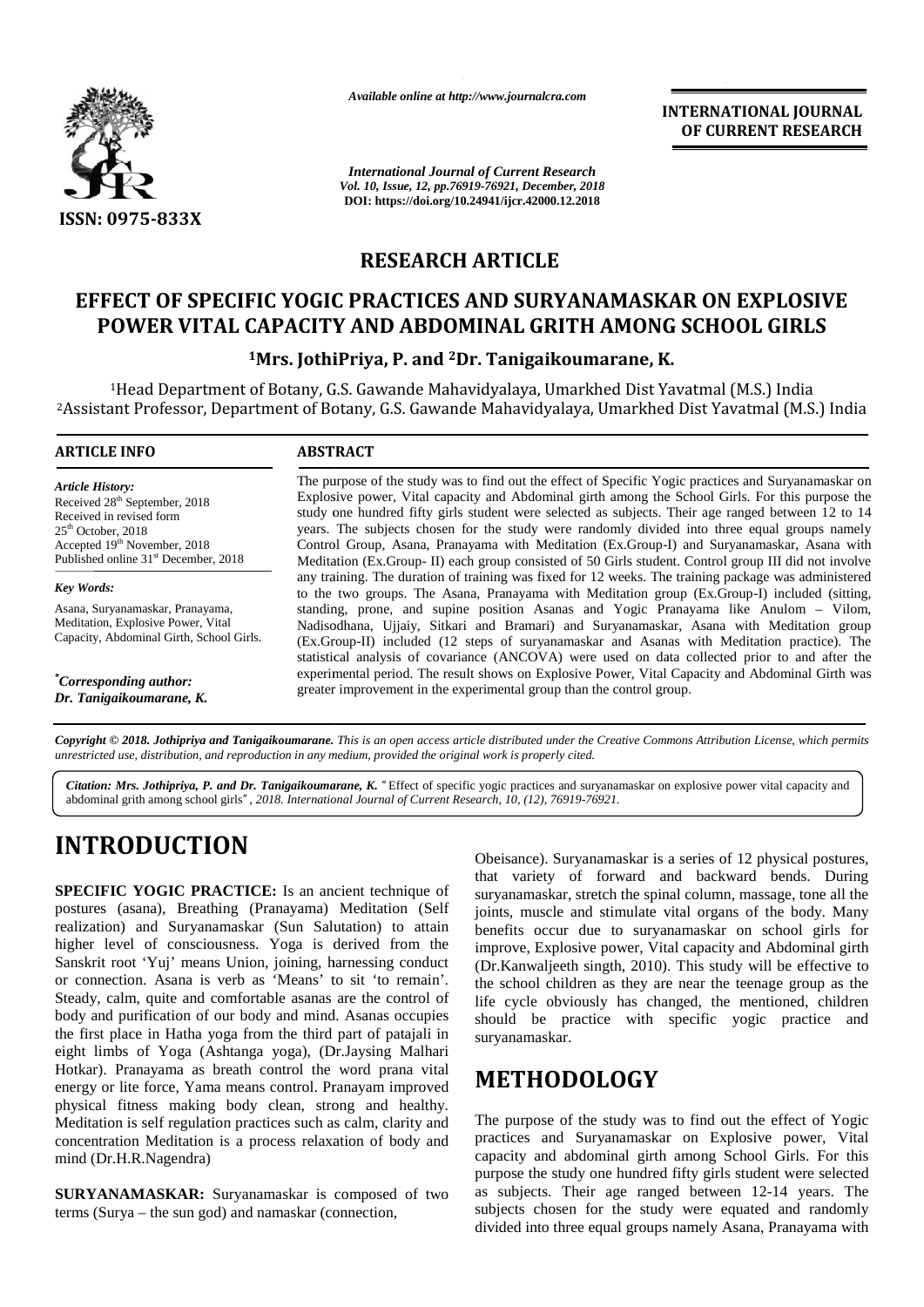Meditation (Ex.Group I) and Suryanamaskar, Asana with Meditation (Ex.Group II) and Control Group (Group III) did not involve any training. The duration of training was fixed for 12 weeks 5session per week. The training package was administered to the two groups. The Asana, Pranayama with Meditation group (Ex.Group-I) included (sitting, standing, prone, and supine position Asanas and Yogic Pranayama Anulom – Vilom, Nadisodhana, Ujjaiy, Sitkari and Bramari) and Suryanamaskar, Asana with Meditation group (Ex.Group-II) included (12 steps of suryanamaskar and Asanas with Meditation practice). Data for the selected variables were collected at the prior (pre-test) and at the end of the training period (post-test). Explosive Power (Standing Broad Jump), Vital Capacity (Wet spirometer) and Abdominal Girth (Measuring Inch tape) were selected as variables. Analysis of covariance (ANCOVA) was applied to measure the occurred changes if any due to the influence of combinations of Asana, Pranayama with Meditation and Suryanamaskar, Asana with Meditation training to interpreting the results. All the groups performed their respective training in separate designated areas while the researcher keenly supervised the training programs. Qualified assistants were with the researcher to help in the smooth running of the Practice sessions. All the subjects cooperated well in the training program and there were no instances or injury or serious discomfort during the treatment period.

# **RESULTS**

Table – I indicates the 'F' test on Explosive Power. The computed 'F' ratio was 41.10. Since the obtained 'F' ratio was higher than the required value of 3.06 at 0.05 level of confidence with 2, 147 degree of freedom, it has been found that there is a significant difference among the Experimental group I (Asana, Pranayama with Meditation) and Experimental Group II (Suryanamaskar, Asana with Meditation) on Explosive Power.

There is no change in control group. Since the 'F' ratio is significant the Post-hoc test of significance is carried out. Table – II indicates the 'F' test on Vital Capacity. The computed 'F' ratio was 60.05. Since the obtained 'F' ratio was higher than the required value of 3.06 at 0.05 level of confidence with 2, 147 degree of freedom, it has been found that there is a significant difference among the Experimental group I (Asana, Pranayama with Meditation) and Experimental Group II (Suryanamaskar, Asana with Meditation) on Vital Capacity. There is no change in control group. Since the 'F' ratio is significant the Post-hoc test of significance is carried out. Table – III indicates the 'F' test on Abdominal Girth. The computed 'F' ratio was 63.92. Since the obtained 'F' ratio was higher than the required value of 3.06 at 0.05 level of confidence with 2, 147 degree of freedom, it has been found that there is a significant difference among the Experimental group I (Asana, Pranayama with Meditation) and Experimental Group II (Suryanamaskar, Asana with Meditation) on Abdominal Girth. There is no change in control group. Since the 'F' ratio is significant the Post-hoc test of significance is carried out.

# **DISCUSSION OF FINDING**

From the results of the study it was observed that the Ex.Gr.I that underwent the Asana, pranayama with Meditation training (APM) and Ex.Gr.II that underwent the Suryanamaskar, Asana with Meditation(SAM) training where all the 5 session per week and control group was not involve any training. Therefore, the result of the study shows that Explosive power of Asana, Pranayama with Meditation (Ex.Gr.I) and Suryanamaskar, Asana with Meditation (Ex.Gr.II) was significantly improved than the Control group. Hence, compared among the two groups after 12 weeks of the training programme Ex.Gr.II (SAM) was superior followed by Ex.Gr.I (APM) in Explosive power.

|                              | Control group | Ex.Gr.I(APM) | Ex.Gr.II(SAM) | Source of variance | Sum of Squares | Df     | Mean squares | $\mathbf{F}$<br>ratio |  |
|------------------------------|---------------|--------------|---------------|--------------------|----------------|--------|--------------|-----------------------|--|
| Pretest Mean                 | 1.16          | 1.15         | 1.14          | Between            | 0.006          | ◠      | 0.003        | 2.63                  |  |
| <b>SD</b>                    | 0.03          | 0.03         | 0.04          | Within             | 0.178          | 147    | 0.001        |                       |  |
| Posttest Mean<br><b>SD</b>   | 1.17          | 1.18         | 1.19          | Between            | 0.017          | ◠<br>▵ | 0.009        | $6.23*$               |  |
|                              | 0.03          | 0.03         | 0.04          | Within             | 0.206          | 147    | 0.001        |                       |  |
| Adjusted<br>Posttest<br>Mean | 1.16          | 1.18         | 1.20          | Between            | 0.038          | ◠      | 0.019        | $41.10*$              |  |
|                              |               |              |               | Within             | 0.068          | 146    | 0.0005       |                       |  |

**Table 1. Analysis of covariance for the pre and post test data on explosive power**

\*Significant at 0.05 level

| Table 2. Analysis of covariance for the pre and post test data on vital capacity |  |
|----------------------------------------------------------------------------------|--|
|----------------------------------------------------------------------------------|--|

|                          | Control group | $Ex.Gr-I$ (APM) | $Ex.Gr-II(SAM)$ | Source of<br>variance | Sum of<br><b>Squares</b> | Df    | Mean squares | $\mathbf{F}$<br>ratio |
|--------------------------|---------------|-----------------|-----------------|-----------------------|--------------------------|-------|--------------|-----------------------|
| Pretest                  | 2.12          | 2.12            | 2.11            | Between               | 0.009                    |       | 0.004        | 0.500                 |
| Mean SD                  | 0.08          | 0.08            | 0.10            | Within                | 1.25                     | 147   | 0.009        |                       |
| <b>Posttest Mean</b>     | 2.13          | 2.22            | 2.12            | Between               | 0.18                     |       | 0.094        | 10.61                 |
| <b>SD</b>                | 0.08          | 0.09            | 0.10            | Within                | 1.30                     | 147   | 0.009        |                       |
| <b>Adjusted Posttest</b> | 2.12          | 2.19            | 2.13            | Between               | 0.15                     |       | 0.077        | 60.05                 |
| Mean                     |               |                 | Within          | 0.18                  | 146                      | 0.001 |              |                       |

The table value of 3.06 for df 2 and 147 required for significance at .05 level

#### **Table 3. Analysis of covariance for the pre and post test data on abdominal girth**

|                          | Control group | Ex.Gr.I(APM) | Ex.Gr.II(SAM) | Sourceof<br>variance | Sumof Squares | df  | Mean squares | $\leftarrow$<br>ratio |
|--------------------------|---------------|--------------|---------------|----------------------|---------------|-----|--------------|-----------------------|
| Pretest                  | 63.14         | 62.90        | 63.62         | Between              | 13.44         |     | 6.72         | 0.99                  |
| Mean SD                  | 2.60          | 2.68         | 2.53          | Within               | 998.30        | 147 | 6.79         |                       |
| <b>Posttest Mean</b>     | 63.10         | 56.20        | 59.58         | Between              | 1190.41       |     | 595.20       | 63.55                 |
| -SD                      | 2.65          | 3.63         | 2.80          | Within               | 1376.68       | 147 | 9.36         |                       |
| <b>Adjusted Posttest</b> | 63.11         | 56.26        | 59.50         | Between              | 1174.41       |     | 587.20       | 63.92                 |
| Mean                     |               |              |               | Within               | 1341.15       | 146 | 9.18         |                       |

The table value of 3.06 for df 2 and 147 required for significance at .05 level